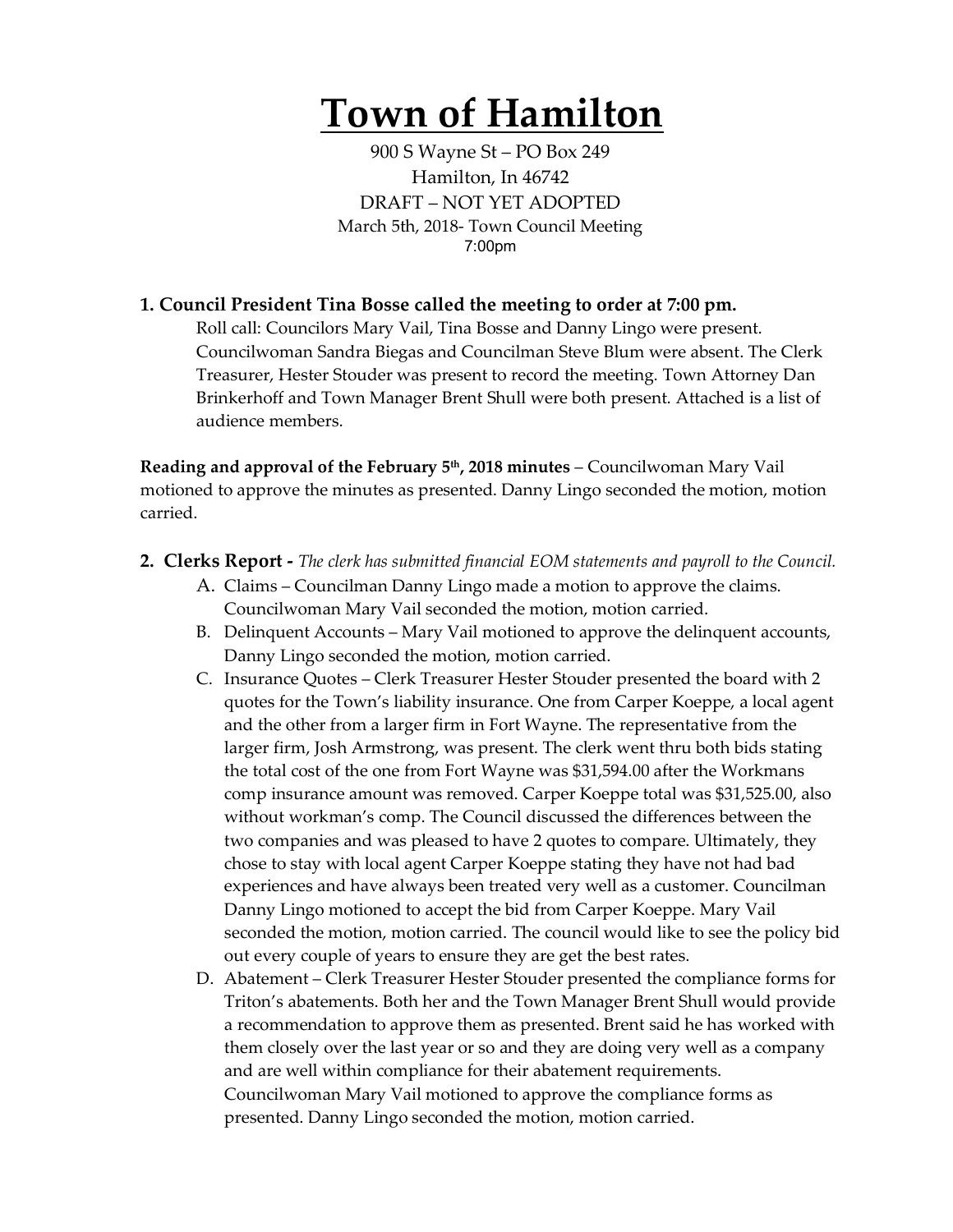E. Dekalb Income Tax – Clerk Treasurer Hester Stouder provided the Council with an overview of a meeting regarding a new income tax for DeKalb county. Dekalb County is asking each unit that would receive revenue from a rise in income tax to donate it back to the County for a period of 10 years to help fund a new work release building.

Hamilton's portion would equal a little more than \$1900 per year. The Council and Clerk agreed the Town's decision wasn't so much about the money but more so about the message that would be communicated. They asked how other units were responding. Town Attorney Dan Brinkerhoff stepped in and said no other units had made an official decision yet and he would recommend the Council table any decision until more information was available. The Council took his recommendation and tabled the discussion.

#### **4. Reports**

A. *Town Manager* – Town Manager Brent Shull has updated a snow/ice policy that would be used in his absence. Ultimately the Street Department will have discretion about coming in to clear the roads in the Town Manager's absence. Brent is working with the Police Department about possibly getting a generator for

their building. They will also discuss this with the Fire Department to see if they are interested in a shared unit.

Blue Heron Ministries provided a 5-year contract to maintain Fish Creek Trail. Because the budget has already been approved for the year without this expense included, the Council agreed to split the cost with the Park Authority for 2018 only. Councilwoman Mary Vail motioned to approve the 5-year contract and pay for  $\frac{1}{2}$  of the expense for 2018. The remainder of the contract will be paid for by the Park Authority. Councilman Danny Lingo seconded the motion, motion carried. Town Manager Brent Shull and Utility Superintendent Justin Stouder have been working with Zip Spider on using the water towers for their internet service. They would use the base previously occupied by the County. They will occupy space on the water towers in conjunction with Alliance internet. The Council wanted to make sure they wouldn't conflict with each other's signals and cause problems for customers. Del Smith was present and represented Zip Spider. He assured the Council they would not interfere with each other, as that wouldn't benefit anyone involved. He said they are in active tower agreements with the City of Angola and Orland and have had no issues with others occupying space on these towers. After further discussion from the Council, Councilman Danny Lingo motioned to Approve the agreement with Zip Spider subject to the terms approved by the Council. Mary Vail seconded the motion, motion carried. The agreement will be finalized with the Town Manager, Town Attorney, Water Superintendent and Zip Spider. The length of the agreement will be for a term of 2 years and then will be revisited by both parties.

P*lease see attached report*

B*. Street Department* – The Street department will be using much of their \$55,000 road repair budget to patch streets such as Lane 282, Lake Street, Church, Zion, Beecher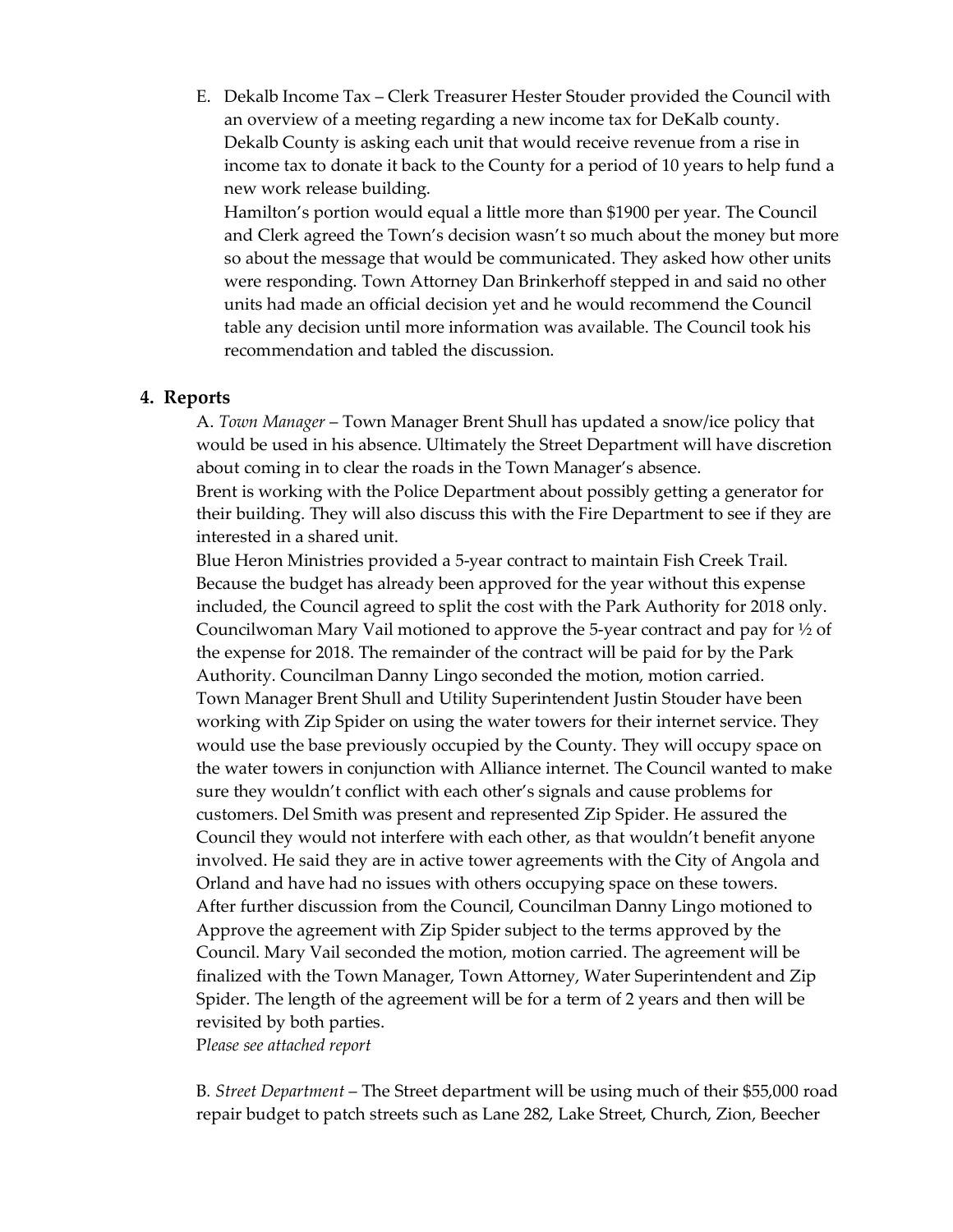and 221C. They will also purchase a product and do some crack sealing in house. Other major road projects will be dependent on the department obtaining the community crossing grants. *Please see attached report*

C**.** *Police Department –* Marshal Jermey Warner reported that 2 reserves were now able to patrol, Richard Lineberry and Danny Concus. The department is still looking for a boat and will update the Council should they find one. The new Durango has been ordered and should be available in April.

Based on the recommendation from Titan's vet, Marshal Warner is requesting the Council approve retiring Titan as an official K-9 officer. He would also like the Council to approve the sale of Titan to his handler, Officer John Geyer for \$1.00 with the agreement that the Town would pay for Titan's annual vaccinations until they are no longer needed. Councilwoman Mary Vail motioned to retire Titan, sell him to his handler for \$1.00 and provide his annual vaccinations at the Town's expense. Danny Lingo seconded the motion, motion carried.

The retirement of Titan will also mean that the K-9 benefits of a take home vehicle, K-9 day and other such benefits will stop for his handler. *Please see attached report.*

D**.** *Water Department* – The department discussed moving forward with several capital improvements to include; Rehabbing Well #3, \$50,000 in new meters, \$8,000 for a sonar line locator, \$20,000 to replace the roof on the water plant and \$3,000 for an enclosed trailer. Because the Utility has been forecasting and saving for these items, the Council had no objections. *Please see attached report.* 

## **5. Old Business –**

A. No old business was brought before the board at this time.

#### **6. New Business –**

A. Consideration of Merit Based Raises – Councilman Danny Lingo and Steve Blum will meet with Town Manager Brent Shull to discuss this concept further. In order to maintain discretion, they will not be involving employees.

B. Ordinance 2018-2 – UTV/Golf Carts – Clerk Treasurer and the Town Manager presented the revised ordinance on Golf Carts and UTV's. They said the changes previously discussed by the Council were all included and a provision prohibiting driving during fog and other inclement weather was also added. The Council made no other changes and Councilman Danny Lingo motioned to introduce Ordinance 2018-2 on 1<sup>st</sup> reading, Mary Vail seconded the motion, motion carried.

Councilwoman Mary Vail then motioned to suspend the rules and adopt Ordinance 2018-2 on  $2<sup>nd</sup>$  &  $3<sup>rd</sup>$  reading. Councilman Danny Lingo seconded the motion, motion carried.

With the passing of this ordinance, the clerk's office will reach out to those who have registered golf carts and utv's to notify them of the changes.